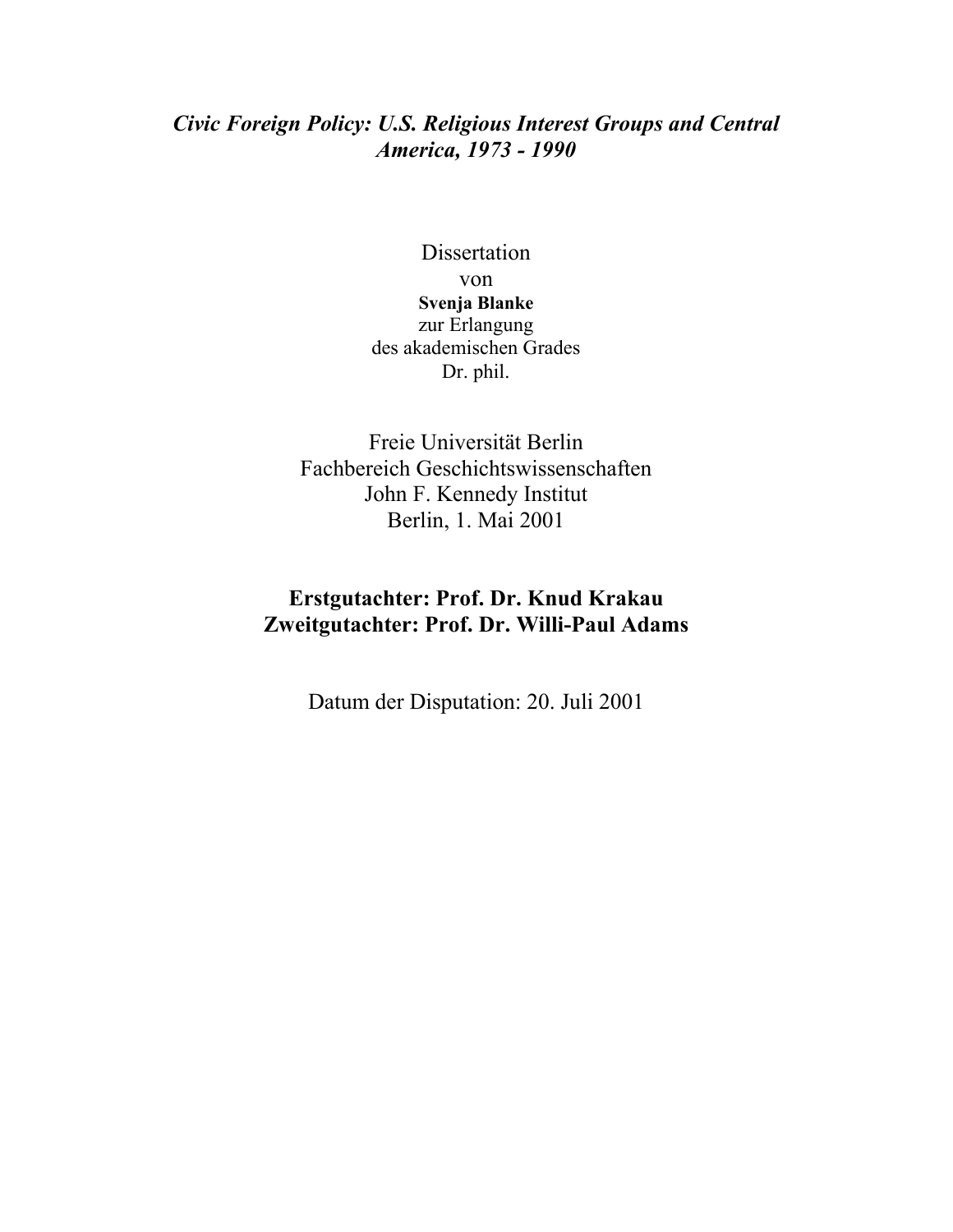#### **Preface**

Most of us have multiple identities. For the dissertation topic, my "American" one played a large role. International interaction has fascinated me since I have been an exchange student at Yuma High School in Arizona, only a few miles from the border to Mexico. While studying international relations and U.S. history, I looked for ordinary human faces. The exploration of the recent history of nongovernmental and religious activities in inter-American relations combined my interests.

Inter-American relations are a large field. Traditionally, European scholars either concentrate on the United States or on Latin America. This dissertation does not break with the tradition. As a student of U.S. history, I emphasize the U.S. side. My primary interest lies in the "Latin America-related activities" of U.S. religious actors and their impact on U.S. policies and politics, not on Latin America. But in order to comprehend these activities, it was important to look at the Latin American as well as the U.S. context. Thus, I was able to explore the influence of "Latin American" developments on U.S. actors. In that sense, I hope to bridge the natural tendency to ignore one side of the relationship. Nevertheless, readers will not find an even analysis of the two sides.

Many people contributed to this study and its realization. I am deeply indebted to Prof. Dr. Knud Krakau from the John F. Kennedy Institute at the Free University of Berlin. His support for my studies and research at the Free University of Berlin was extraordinary and encouraging. He promoted my inquiry into religious activities and foreign policy by pointing out the Sanctuary movement. His fine academic advice and humanity make him an exceptional mentor.

I would also like to thank the professors of the Graduiertenkolleg "Demokratie in den USA" at the John F. Kennedy Institute for inspiration and advice: Prof. Dr. Willi-Paul Adams, Prof. Dr. Winfried Fluck, Prof. Dr. Hans Joas, Prof. Dr. Heinz Ickstadt, and Prof. Dr. Margit Mayer. My special debt of gratitude goes to Professor Dr. Lars Schoultz from the University of North Carolina, Chapel Hill, for sharing his time, his insight, and humor with me. Without his suggestions and encouragement, the study and the idea of civic foreign policy would not have matured.

The financial help of various institutions enabled me to do research abroad and to write the thesis. Being a member of the Graduiertenkolleg at the John F. Kennedy Institute was an indispensable financial support. The Kolleg was an important forum for the intellectual debate of the many facets of U.S. democracy. Civic foreign policy is one of these aspects. I would like to thank the Deutsche Forschungsgemeinschaft (DFG) for providing me with a three-year dissertation scholarship through the Graduiertenkolleg. The Deutsche Akademische Austauschdienst (DAAD) and the German Historical Institute (DHI) in Washington, D.C., granted additional funding for research trips in the years 1998 and 2000, which made months-long archive work and the interaction with diverse academic communities overseas possible. Furthermore, I would like to express my special gratitude to Mr. Joseph and Mrs. Alison Fox. The Fox Fellowship Program at Yale University enabled me to deepen my research and studies in the United States, to use Yale's enormous resources and its superb working conditions.

I owe very much to my interview partners from the United States. I am very grateful to Reverend Bill Wipfler for sharing his personal history with me and for his hospitality. Furthermore, I would like to express thanks to Tom Quigley, Philip Wheaton, Michael Myers, Kay Bellor, Cora Weiss, Michael McConnell, Kathleen DeSautels, Bernice Kita, Virginia Bouvier, Patrick Taran, and Thomas Marti, among others.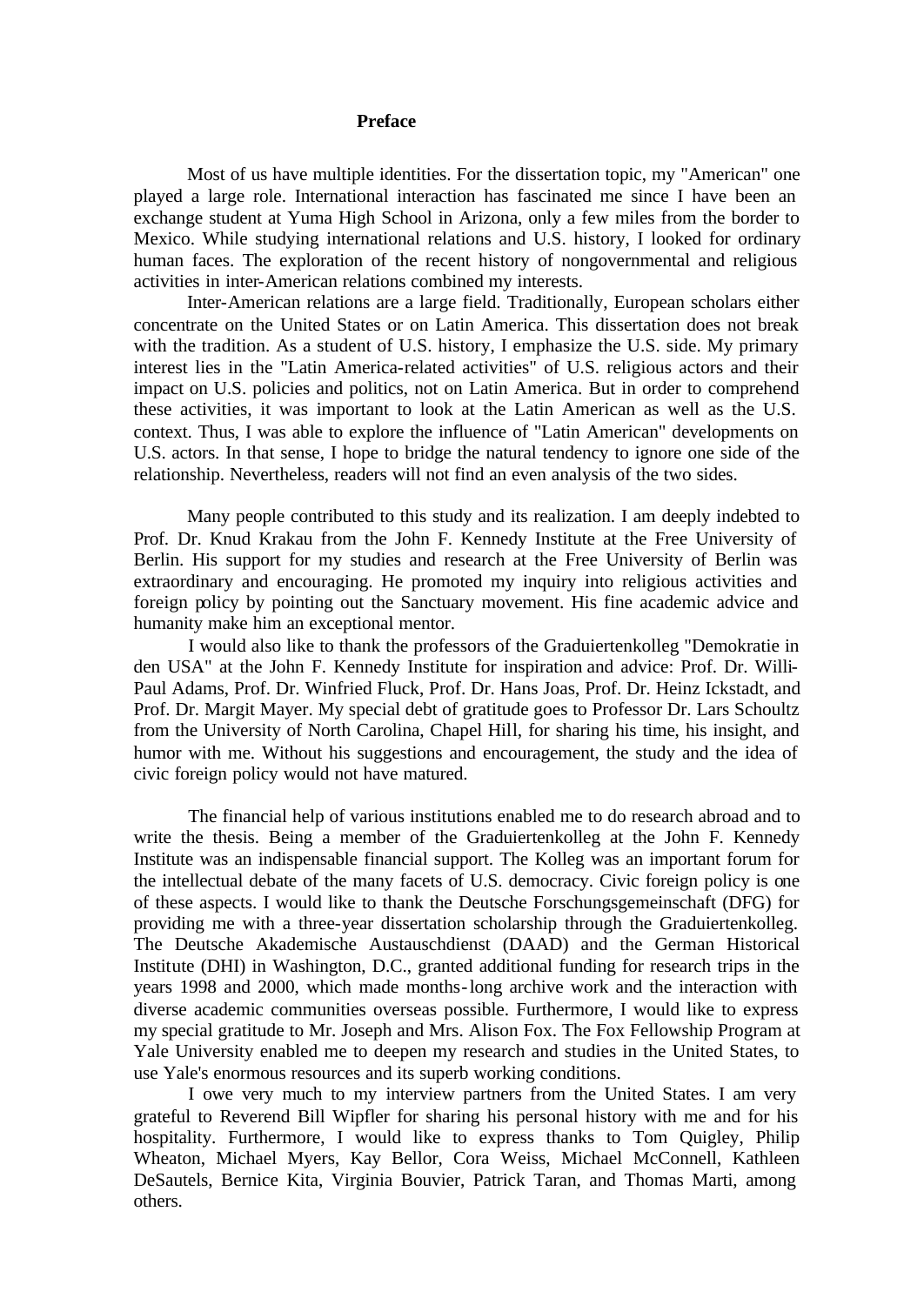I would like to thank the librarians, archivists, and staff of the John F. Kennedy Institute, the Maryknoll Mission Archive and Library, Columbia University's Rare Books and Manuscript Library, Rutgers University's Manuscript Collection, the Presbyterian Historical Society, the National Security Archive, the World Council of Churches, the American Friends Service Committee, the Library of Congress, the National Council of Churches, the Washington Office on Latin America, Yale University's Sterling Memorial Library and its Government Document Center.

The work at Maryknoll was especially fruitful and enjoyable. The kindness of the Maryknollers is outstanding. Of the many people that I met I would like to thank especially Sister Martha and Brother Kevin for tracing down material and for finding interview partners.

John Backer of the Church World Service and Kathy Todd of the International Justice and Peace Office of the National Council of Churches (NCC) helped me to locate material and sources in the files of their respective offices and allowed me to review the material during office hours. With their help and the openness of the NCC I found very recent material, otherwise not accessible.

The dissertation did not develop in an academic vacuum. My family and friends were willing and supportive listeners. My mother, Dr. Lore Blanke, was invaluable in developing and refining ideas, whether over the phone or at tea-time. Julie Plaut, Adam Ehrlich, and Jennifer Blanke helped me to master the English language and to comprehend life and politics in the United States. Hauke Hartmann, Pablo Pozzi, Jürgen Scheunemann, Astrid Eckert, Kathy Alberts, and Felicitas Hentschke gave input and inspiration. Thank you. Without Andrés Reggiani I would still be wandering. He was my anchor through furious outbreaks, emotional breakdowns, and moments of hyperactivity in the stormy sea called dissertation.

This book is dedicated to my parents. They always gave me the feeling of being able "to do it." I cannot ask for more.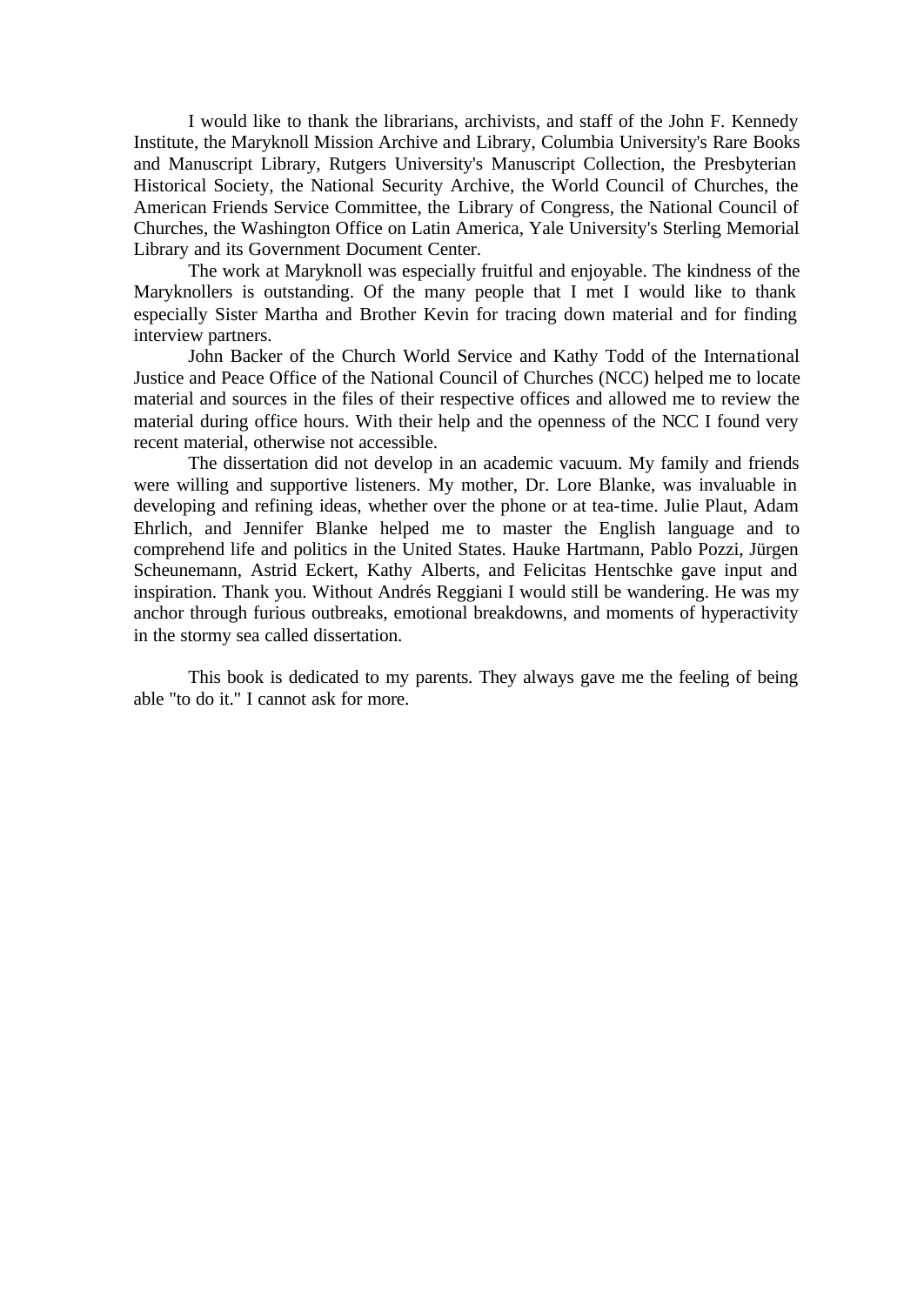# **Abbreviations**

| <b>AFSC</b>    | <b>American Friends Service Committee</b>                     |
|----------------|---------------------------------------------------------------|
| <b>CAL</b>     | Pontifical Commission for Latin America                       |
| <b>CALC</b>    | <b>Clergy and Laity Concerned</b>                             |
| <b>CEB</b>     | Christian base community                                      |
|                | (Comunidad eclesial de base)                                  |
| <b>CELAM</b>   | Latin American Episcopal Conference                           |
|                | (Consejo Episcopal Latinoamericano)                           |
| <b>CICOP</b>   | <b>Catholic Inter-American Cooperation Program</b>            |
| <b>CLAI</b>    | Latin American Council of Churches                            |
|                | (Consejo Latinoamericano de Iglesias)                         |
| <b>COPACHI</b> | Committee for Cooperation for Peace in Chile                  |
|                | (Comité de Cooperación para la Paz en Chile)                  |
| <b>CRS</b>     | <b>Catholic Relief Services</b>                               |
| <b>CRTF</b>    | Chicago Religious Task Force on Central America               |
| <b>CWS</b>     | <b>Church World Service</b>                                   |
| <b>EPICA</b>   | Ecumenical Program for Interamerican Communication and Action |
| <b>FDR</b>     | <b>Revolutionary Democratic Front</b>                         |
| <b>FMLN</b>    | Farabundo Martí National Liberation Front                     |
|                | (Frente Farabundo Martí para la Liberación Nacional)          |
| <b>FCNL</b>    | Friends' Committee on National Legislation                    |
| <b>INS</b>     | <b>Immigration and Naturalization Service</b>                 |
| <b>IRTF</b>    | Inter-Religious Task Force on Central America                 |
| LAB            | Latin America Bureau                                          |
| <b>LASC</b>    | Latin American Strategy Committee                             |
| <b>LIRS</b>    | Lutheran Immigration and Refugee Service                      |
| <b>LWR</b>     | Lutheran World Relief                                         |
| <b>MCC</b>     | <b>Mennonite Central Committee</b>                            |
| <b>NCC</b>     | National Council of Churches of Christ in the U.S.A.          |
| <b>NCCB</b>    | National Council of Catholic Bishops                          |
| <b>NCWC</b>    | <b>National Catholic Welfare Council</b>                      |
| <b>NGO</b>     | Nongovernmental organization                                  |
| <b>RTF</b>     | Religious Task Force on Central America                       |
| <b>SERPAJ</b>  | Service for Peace and Justice                                 |
|                | (Servício para la Paz y Justicia)                             |
| <b>TECTF</b>   | <b>Tucson Ecumenical Council Task Force</b>                   |
| Trsg           | Tucson refugee support group                                  |
| <b>UNHCR</b>   | United Nations High Commissioner for Refugees                 |
| <b>UCA</b>     | <b>Central American University</b>                            |
|                | (Universidad Centroamericana)                                 |
| <b>USCC</b>    | <b>United States Catholic Conference</b>                      |
| <b>UUSC</b>    | Unitarian Universalist Service Committee                      |
| <b>WOLA</b>    | Washington Office of Latin America                            |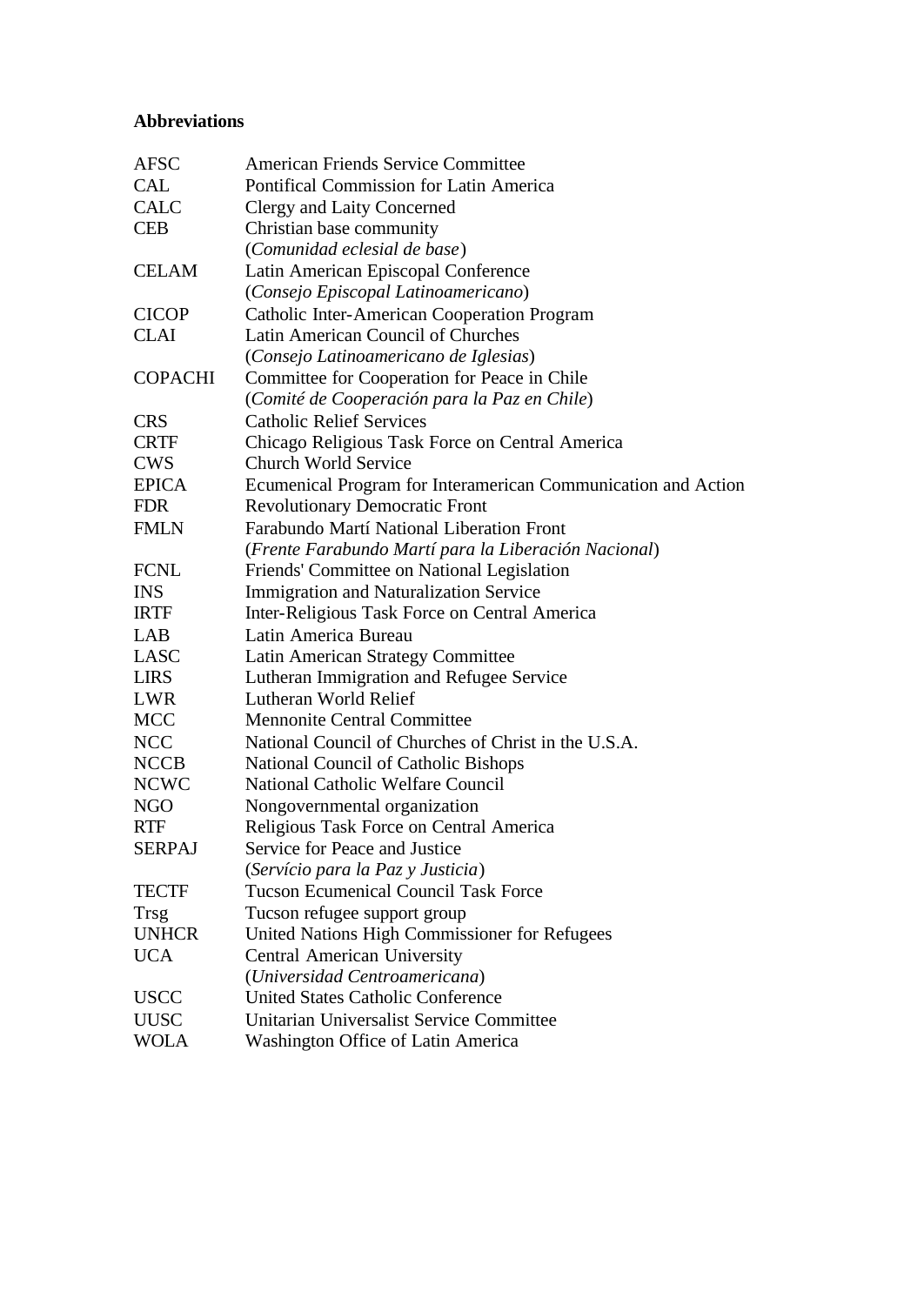# **Contents**

Preface

Abbreviations

| $\mathbf{1}$           | <b>Introduction</b>                                                                                        |                                               | $\mathbf{1}$ |
|------------------------|------------------------------------------------------------------------------------------------------------|-----------------------------------------------|--------------|
| $\boldsymbol{2}$       | <b>Mission to Latin America</b>                                                                            |                                               | 16           |
| 2.1                    | The Historical Context<br>2.1.1 Early Encounters<br>2.1.2 U.S. Christian Missions and Development Programs |                                               | 16<br>16     |
|                        | in the $1960s$                                                                                             |                                               | 27           |
| 2.2                    | Transformations in Latin America's Religious Community                                                     |                                               | 41           |
|                        | The Catholic Church in Latin America<br>2.2.1                                                              |                                               | 41           |
|                        | Maryknoll and the Missionary Experience<br>2.2.2                                                           |                                               | 44           |
| 2.3<br>2.4             | Transformations in the U.S. Religious Community<br>Conclusion                                              |                                               | 60<br>73     |
| 3                      | Human Rights and Civic Foreign Policy, 1973 – 1980                                                         |                                               | 77           |
| 3.1                    | The Social and Political Context                                                                           |                                               | 78           |
|                        | The Theological Context<br>3.1.1                                                                           |                                               | 78           |
|                        | 3.1.2 The Latin American Context: The 1973 Coup in Chile                                                   |                                               | 81           |
|                        | The Religious Human Rights Network in the United<br>3.1.3                                                  |                                               |              |
|                        | <b>States</b>                                                                                              |                                               | 90           |
|                        | The Legislative Context<br>3.1.4                                                                           |                                               | 98<br>102    |
|                        | 3.1.5 The Carter Administration                                                                            |                                               | 108          |
| 3.2                    | Religious Persecution in El Salvador<br>3.2.1<br>The Social and Political Context                          |                                               | 110          |
|                        | 3.2.2 The Catholic Church and Civil Society in El Salvador                                                 |                                               | 113          |
|                        | 3.2.3 U.S. Missionaries and Religious Groups                                                               |                                               | 119          |
| 3.3                    |                                                                                                            | The Response of the U.S. Religious Community  |              |
|                        | The Interaction of the Religious and Political Sphere<br>3.3.1                                             |                                               | 134          |
|                        | 3.3.2 Lobbying for Human Rights                                                                            |                                               | 141          |
| 3.4                    | Conclusion                                                                                                 |                                               | 153          |
| $\boldsymbol{\Lambda}$ | El Salvador's Civil War and Civic Foreign Policy                                                           |                                               | 157          |
| 4.1                    | The Early Years of the Salvadoran Civil War                                                                |                                               | 159          |
| 4.2                    | U.S. Foreign Policy toward El Salvador                                                                     |                                               | 165          |
| 4.3                    | The Response of the U.S. Religious Community                                                               |                                               | 173          |
|                        | 4.3.1                                                                                                      | The Murder of Archbishop Romero and four U.S. |              |
|                        | Churchwomen                                                                                                |                                               | 174          |
|                        | 4.3.2 Lobbying Against U.S. Military Aid                                                                   |                                               | 184          |
|                        | Church Groups and the Distribution of U.S. Aid<br>4.3.3                                                    |                                               | 190          |